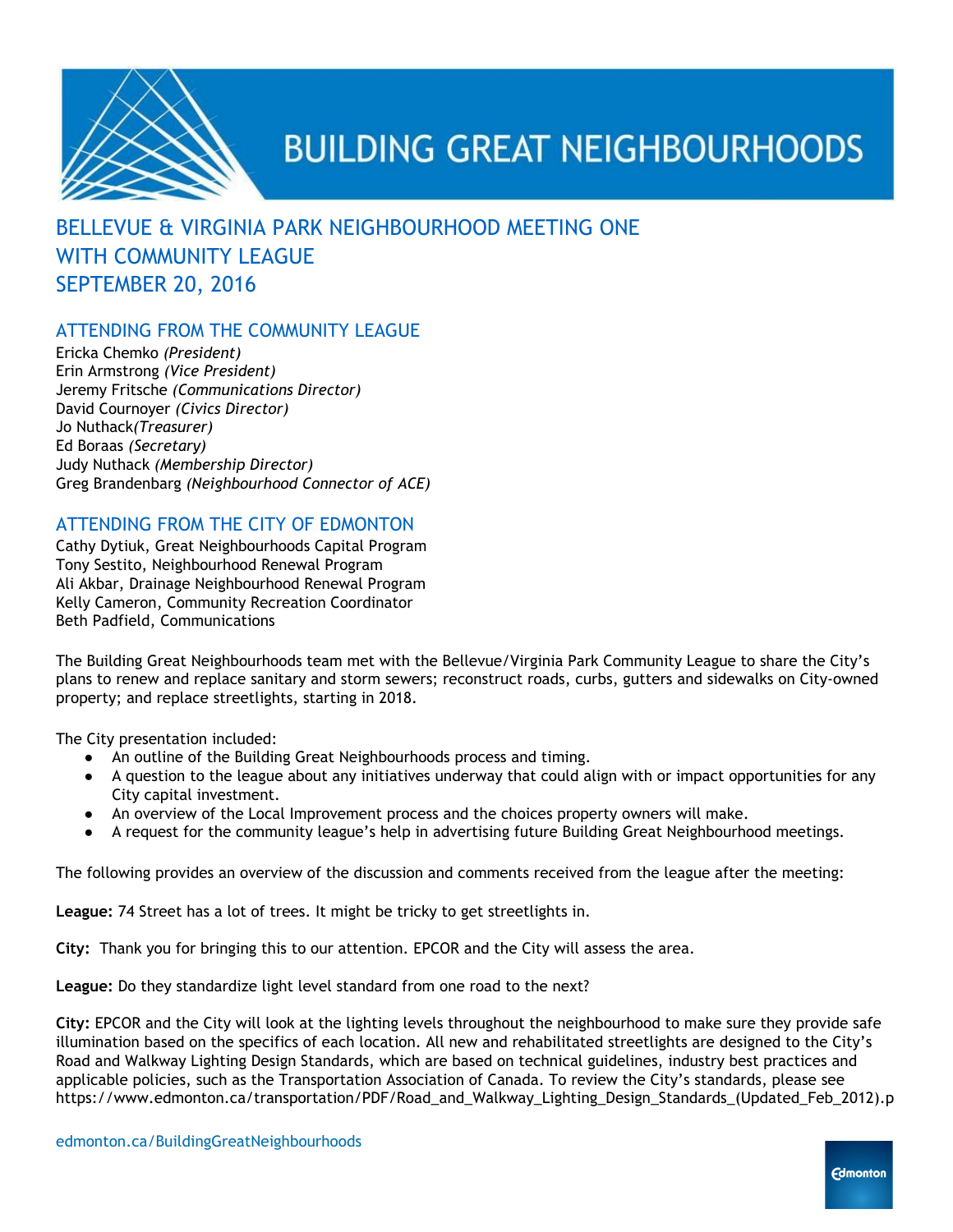

df and Residential Neighbourhood Street Lighting Renewal Policy (https://www.edmonton.ca/transportation/PDF/C564.pdf)

**League:** What's the linkage between this program and the pre-renewal pilot Bellevue, Virginia Park and Highlands are part of?

**City:** Building Great Neighbourhoods is coordinating efforts with the pre-renewal pilot. As pre-renewal is still in the pilot phase, the City is aiming to work with the community leagues of the neighbourhoods that are part of the pilot, Bellevue, Virginia Park and Highlands, to determine the the best ways to engage and involve them throughout the stages of pre-renewal all the way through to completed construction.

**League:** At the pre-renewal meeting I had suggested the City arrange for our community league to meet with another community league that has recently gone through neighbourhood renewal so we could talk to them. It would let us ask what they learned and how it went for the community league and residents.

**City:** Thank for your suggestion. The City will explore options for connecting community leagues.

**League:** Who is responsible for the maintenance, such as snow clearing, of new pathways neighbourhood renewal might add to the neighbourhood?

**City:** Maintenance responsibility for sidewalks depends on who the property owner is adjacent to the land the sidewalk is constructed on. For instance, the property owner would be responsible for clearing the snow from a new sidewalk built in front of their house. In most cases, the City is responsible for maintenance, such as clearing snow, of a shared-use path.

**League:**  Where there isn't a sidewalk on one side of the road you will construct one on one side or on both sides? There are no roads in the neighbourhood that have sidewalks on both sides.

**City:** The City's Sidewalk Strategy provides a base level of pedestrian infrastructure along all roads, constructing missing sidewalks along at least one side where missing on both. This means, in most cases, the City would only only construct sidewalks on one side of the road (note, if there are locations that already have sidewalks on both sides of the road, both sides are eligible for the sidewalk reconstruction local improvement). If there are specific locations you feel warrant sidewalks on both sides of the road, please forward those locations along with the reason why they should have sidewalks on both sides to buildinggreatneighbourhoods@edmonton.ca and the City can assess them.

**League:**  Where does the curb change from straight to rolled around schools, like Concordia? Why do you install straight around schools?

**City:** The exact location of the transition between curb types will be determined based on the City's assessment of what is needed for the the specific conditions around the school, such as lot grade and trees. The design standard is to install straight face curb, whenever possible, around schools for safety reasons. Straight face is considered safer around schools as it is not 'mountable,' meaning cars cannot as easily drive over it.

**League:** Ada Boulevard is a signature walking trail but there are no sidewalks, could you build a boardwalk? A boardwalk would leave it friendly for bicycles.

**City:** A sidewalk is being proposed for the north side of Ada Boulevard. More information about this proposed sidewalk will be available at the next Bellevue/Virginia Park neighbourhood renewal open house. Typically when installing

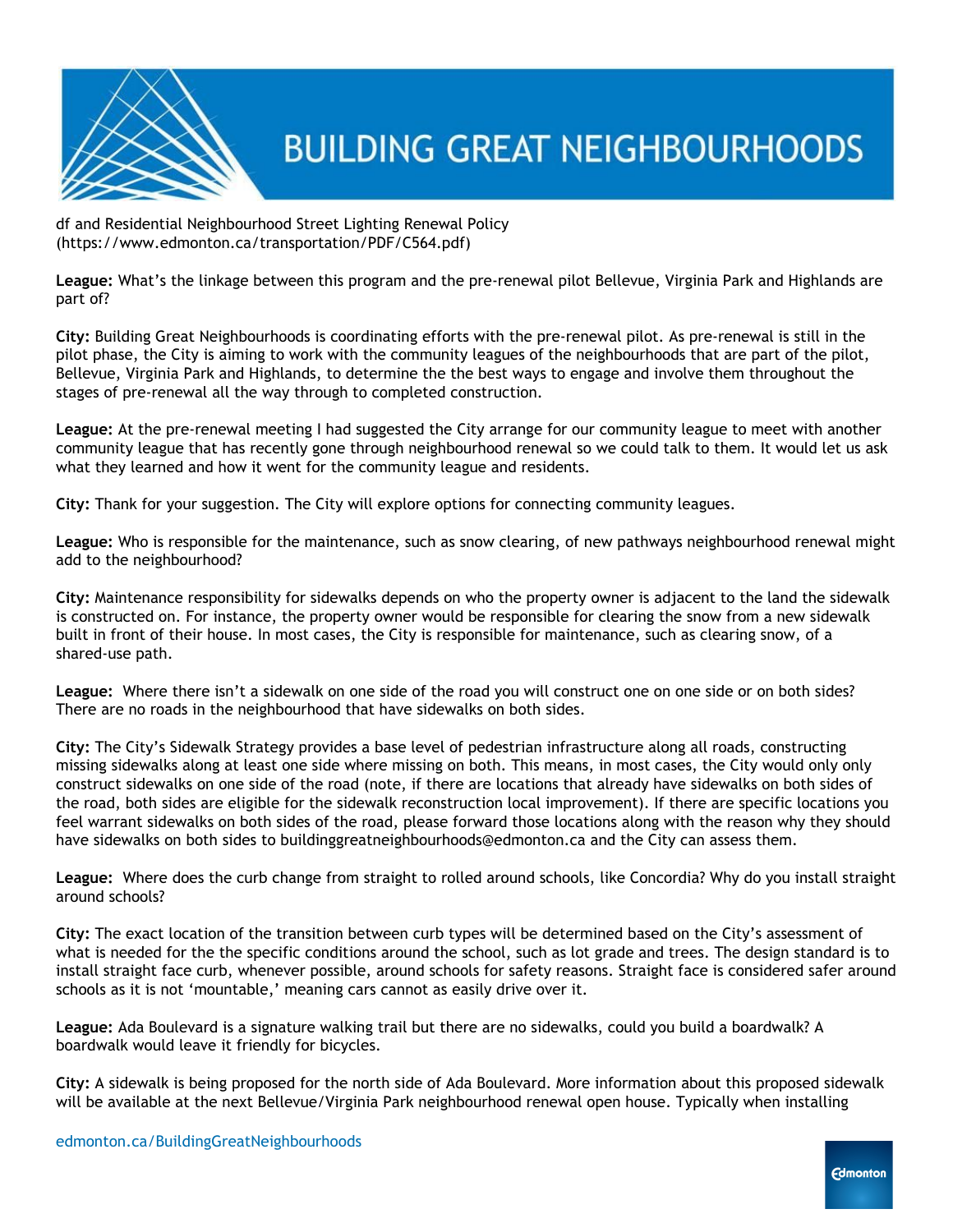

pathways, the City uses one of three standard materials. The three materials are asphalt, granular and concrete. These materials are used instead of other kinds, such as boardwalks, due to maintenance requirements and restrictions.

**League:** Is alley renewal part of neighbourhood renewal?

**City:** As part of neighbourhood renewal, existing alley lighting will be upgraded to the new LED standard.

The City does not have an alley pavement renewal program in place. Alley maintenance, which includes pothole and patch repairs, is available to preserve existing alleys. A complete alley resurfacing or reconstruction may occur in one of two ways:

- 1. Pave alleys reconstructed/resurfaced as part of utility (ATCO, EPCOR or drainage) restoration. In these situations, the utility pays for the restoration.
- 2. An alley local improvement is petitioned for by benefiting property owners using the local improvement process. The cost of alley renewal is covered 100% by property owners. For more information please visit edmonton.ca/transportation/on\_your\_streets/alley-renewal.aspx or contact 311.

**League:** If an alley is currently paved or partly paved and now has potholes, how could we go about getting it renewed?

**City:** Please contact 311 to report any alleys in need of maintenance. Or, as mentioned above, property owners could initiate the alley renewal local improvement process. To begin the local improvement process:

- Collect a majority (greater than 50%) of the property owners' signatures on an "Expression of Interest" to request the City to initiate the alley paving project.
- The Expression of Interest identifies the location of the improvement, alley local improvement rates for that year and the benefitting properties.
- 100% of the total costs to reconstruct are paid by the property owners.

For more information please visit edmonton.ca/transportation/on\_your\_streets/alley-renewal.aspx or contact 311.

**League:** If there are sewer lines in an alley that drainage neighbourhood renewal is replacing, would the City repave the alley?

**City:** If there are sewer lines in a paved alley that require open cut to repair, then yes, the City would repave those sections of the alley impacted by the open cut. However, most sewer line repairs are done through relining, which does not impact the road. Note that in the case of open cut, the City will repair the alley to the current conditions. This means the City would only pave the open cut section if the alley is currently paved. If the alley is currently gravel, the City would repair the section with gravel.

**League:** Open cut in alleys means the whole alley gets repaved or just the section they cut?

**City:** Only the section impacted by the open cut would get repaved, or repaired with gravel depending on existing conditions, not the whole alley.

**League:** Notices for the open cut work were delivered over a long weekend and weren't seen by some homeowners. This led to flooding for some of them. The notices weren't on the doors for them to see.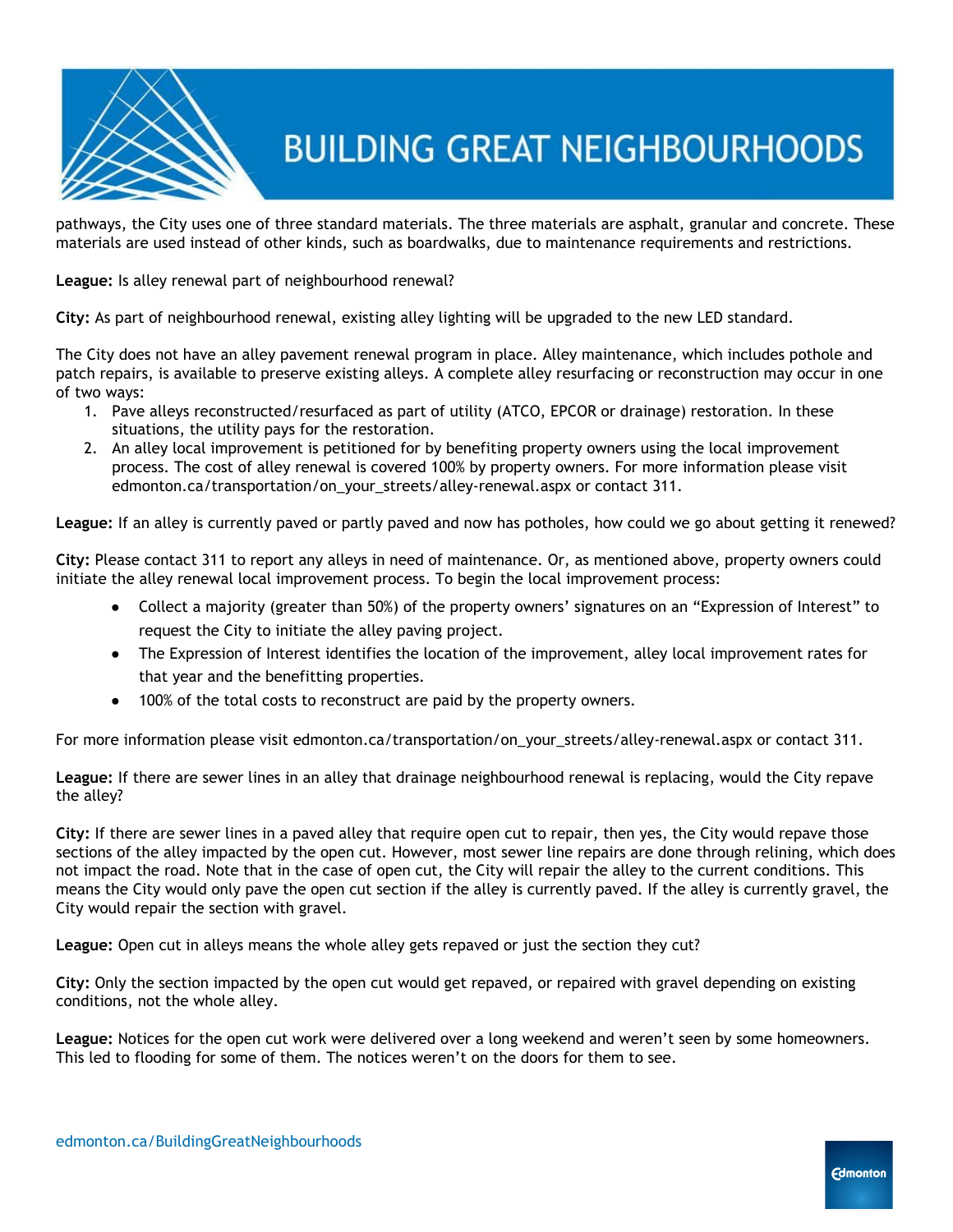

**City:** We apologize that some residents did not see the delivered notices. Thank you for bringing this to our attention. We will provide this information to our delivery services.

**League:** For decorative streetlights, does the property owner on the side with light only pay or does the property owner across from it also pay?

**City:** Property owners on both sides of the street pay. For more information about decorative streetlights and estimated costs, please see edmonton.ca/decorativestreetlights.

**League:** I heard a report on CBC that LED blue light promotes suicide, especially during winter, and that it has a negative effect on both people and animals. Are there other bulb colour options?

**City:** The City is keeping a close eye on the research regarding lighting, and as a result a Light Efficiency Community Policy (LECP) was adopted and it is being implemented with any work. This includes reducing spill light and light trespass to the greatest extent possible and using 4000K colour temperatures for streetlights. The City doesn't use high intensity light output luminaires and colour temperatures with high blue content (6000K-7000K) that may impact human health. Additional info may be located within the LECP report: https://www.edmonton.ca/transportation/PDF/Light\_Efficient\_Community\_Policy.pdf.

**League:** By the corner of 75 Street with the mature neighbourhood overlay they took away the last house on the park side of Ada Boulevard but they left the wires, poles and foundation. There are light poles right by energy poles that don't work and should be removed.

**City** Thank you for letting us know. The City will assess the area.

**League:** What are the plans for cycling infrastructure for the neighbourhood? Are there any standards for neighbourhoods that undergo renewal?

**City:** Currently, during neighbourhood renewal, Urban Transportation reviews the neighbourhood for possible bicycle route pavement marking locations. Examples of these types of markings are sharrows. If there are locations in the neighbourhood where you believe a bicycle pavement marking should be added, please email those locations to buildinggreatneighbourhood@edmonton.ca so Urban Transportation can assess the location. As the City is in the process of reviewing bicycle facilities city-wide, new bike lanes or paths are usually not designed or constructed during neighbourhood renewal.

**League:** There is a highly used route for bicycles on the roads to Ada Boulevard. There are many spots along this route that are dangerous for bicyclists and motorists. For example, the worse place is the corner of 79 Street and 110 Avenue as it is very tight. It is also dangerous at 75 Street and 110 Avenue. People often miss the yield sign there.

**City:** Thank you for letting us know about these locations. The City will assess them.

**League:** What about adding speed bumps on Ada Boulevard?

**City:** The City has a number of programs to help address speeding concerns in neighbourhoods. Please refer to the resources available through Vision Zero at

https://www.edmonton.ca/transportation/traffic\_safety/get-involved-vision-zero.aspx.

Additional information and resources can be found at Neighbourhood Traffic Concerns:

https://www.edmonton.ca/transportation/on\_your\_streets/neighbourhood-traffic-concerns.aspx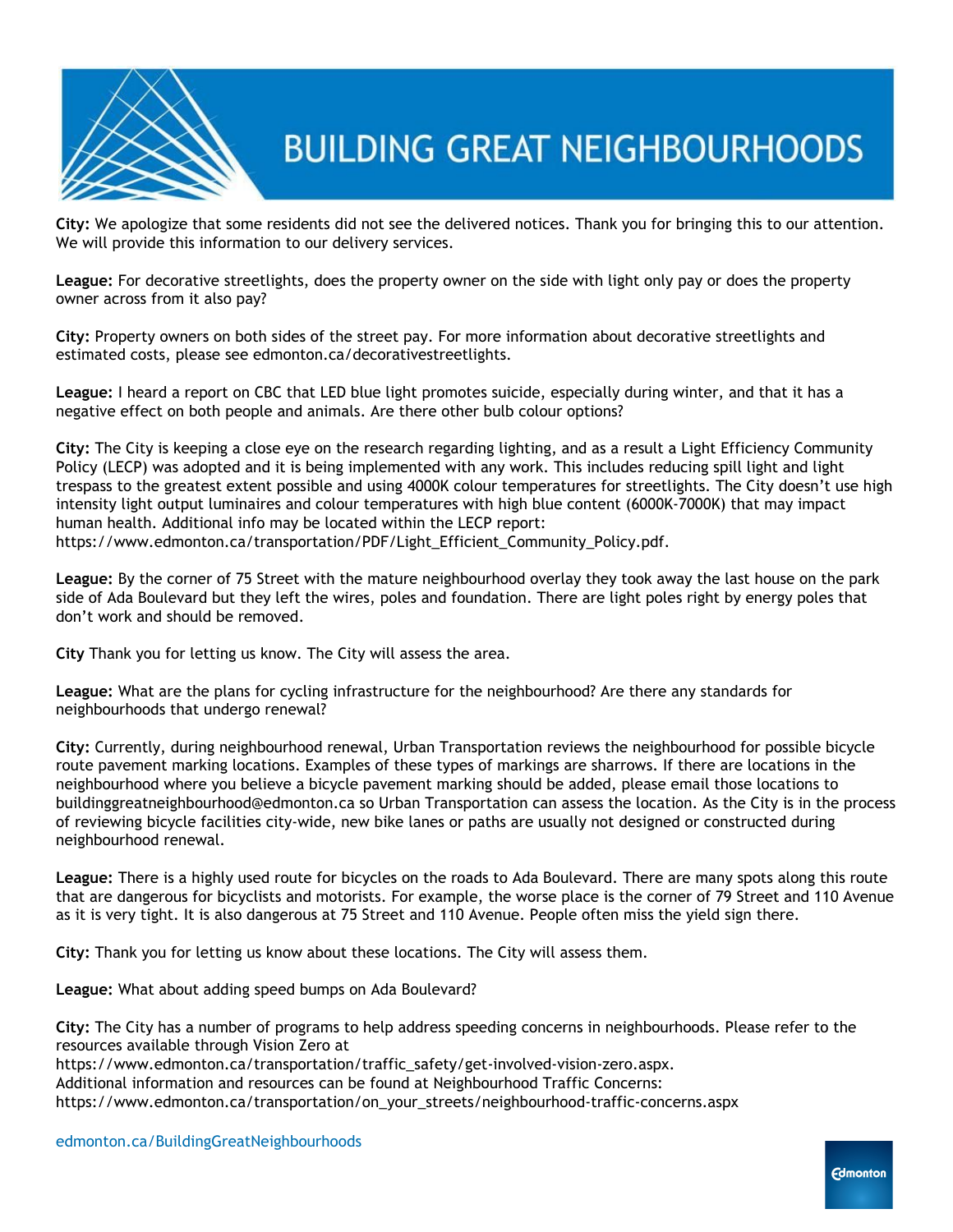

**League:** What kind of input would be most helpful for us to gather from residents?

**City:** At this stage in the Building Great Neighbourhoods (BGN) process, the City is seeking feedback and information from the neighbourhood on any projects/initiatives you have underway that may align with or impact opportunities for BGN. The City would also like to know if residents and property owners have any suggestions around pedestrian and cycling access, traffic access or opportunities to improve the livability of your neighbourhood. Feedback and suggestions can be submitted by emailed to buildinggreatneighbourhoods@edmonton.ca or by calling 311.

**League:** Who do we talk to about getting a speed trap on 112 Avenue?

**City:** To report a concern about speeding in your neighbourhood, call 780-495-0371 or email speeding@edmonton.ca

**League:** Would improvements or upgrades for sound barriers by the freeway be part of neighbourhood renewal?

**City:** Neighbourhood renewal does not usually include work to sound barriers. However, if there are specific areas of concern, please send the locations to buildinggreatneighbourhoods@edmonton.ca and we can note them for future assessment by the City.